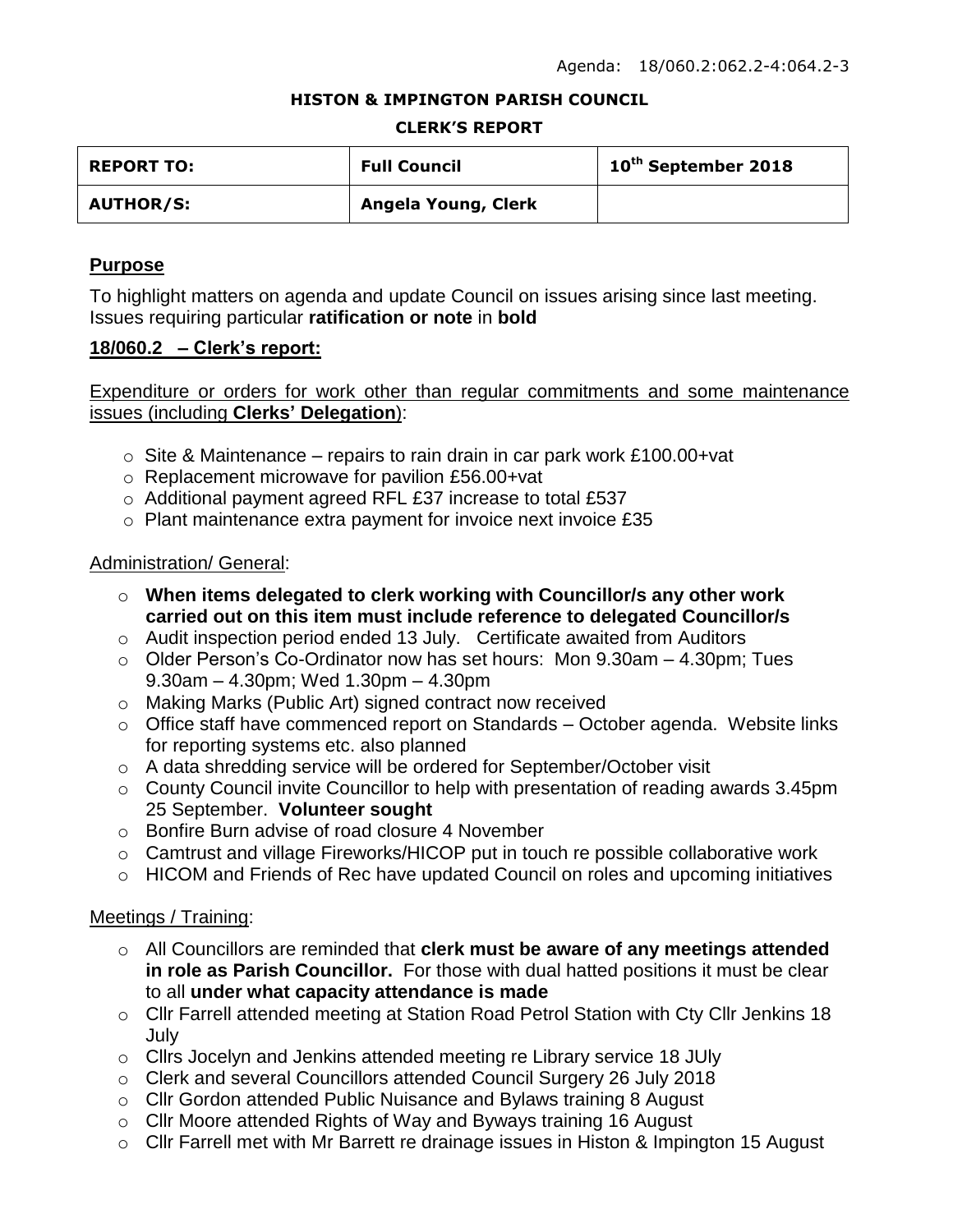- o Cllrs Teague and Moore attended presentation on Timebanking 15 August. **Report due at September Full Council. Offer to attend Full Council October 2018 or informal meeting**
- o Clerk met Mental Wellbeing worker Sefanit Inquai 16 August arrangement to meet again in due course. **Council are asked to provide any input/ideas into her work in the community**. Sefanit intends to attend October Full Council to introduce herself
- $\circ$  Staff attended Dementia Awareness session 21 August. To become a Dementia Friendly site at the recreation ground, the Councillors will require training
- o Clerk attended meeting with Dist Cllrs 23 August to update on the Community Park Project work
- o Staff Review & Development meetings scheduled between 30 August and 28 **September**
- o Council have received Code of Conduct training from CAPALC plus update on GDPR 3 September. Handouts to follow. All those unable to attend will be offered a second date in due course**. Suggested date 12 November**
- o Cllr Jocelyn attending LCPAS Understanding Planning Unit 1 5 September; Cllrs Jocelyn, Farrell and Sellen Unit 2 28 September
- o Cllr Payne attended Cambs ACRE meeting 12 September
- o Cllr Davies attending Innovate & Cultivate Funding Advice session 24 September
- o Training dates: Councillor Training 12,19, 26 September **- cancelled** Finance for Clerks & RFOs 3 October – Deputy Clerk and RFO Cllr Training Sat 10 November at Barton 9.30 – 3.45pm (all 3 units) – Cllrs Moore and Davey. **Please advise Clerk if interested in this one day course.**
- o Clerk and Deputy Clerk attended SLCC training on Conflict/Difficult People 14 September
- o Cambs ACRE AGM due 25 September
- o Meeting of persons interested in Village Hub idea (newsletter) due 2 October. Online survey underway
- o Mental Health Forum due 2 October
- o Older Person's Forum due Jan/Feb 2019
- o Cllr Payne attending CAPALC AGM Cottenham 11 October. No motions suggested for agenda
- o Cambs Local Council Conference 23 November 2018 Huntingdon**. Attendees to be confirmed**
- o Clerks and Chair/Vice Chair meet Tuesday p.m. on regular basis

# **Staff matters and holiday/TOIL dates:**

 $\circ$  Office hours. The office is open Monday – Thursday 9.30am – 12.30pm and Tuesdays 2pm – 4pm. Other times are by appointment

# **Annual Leave/TOIL:**

COB: 19 Sep; w/c 24 Sept TS: w/c 24 Sept AH: 5 – 9 Oct inclusive

**Please let Clerk know your holiday dates** as this greatly aids arrangements in the Council diary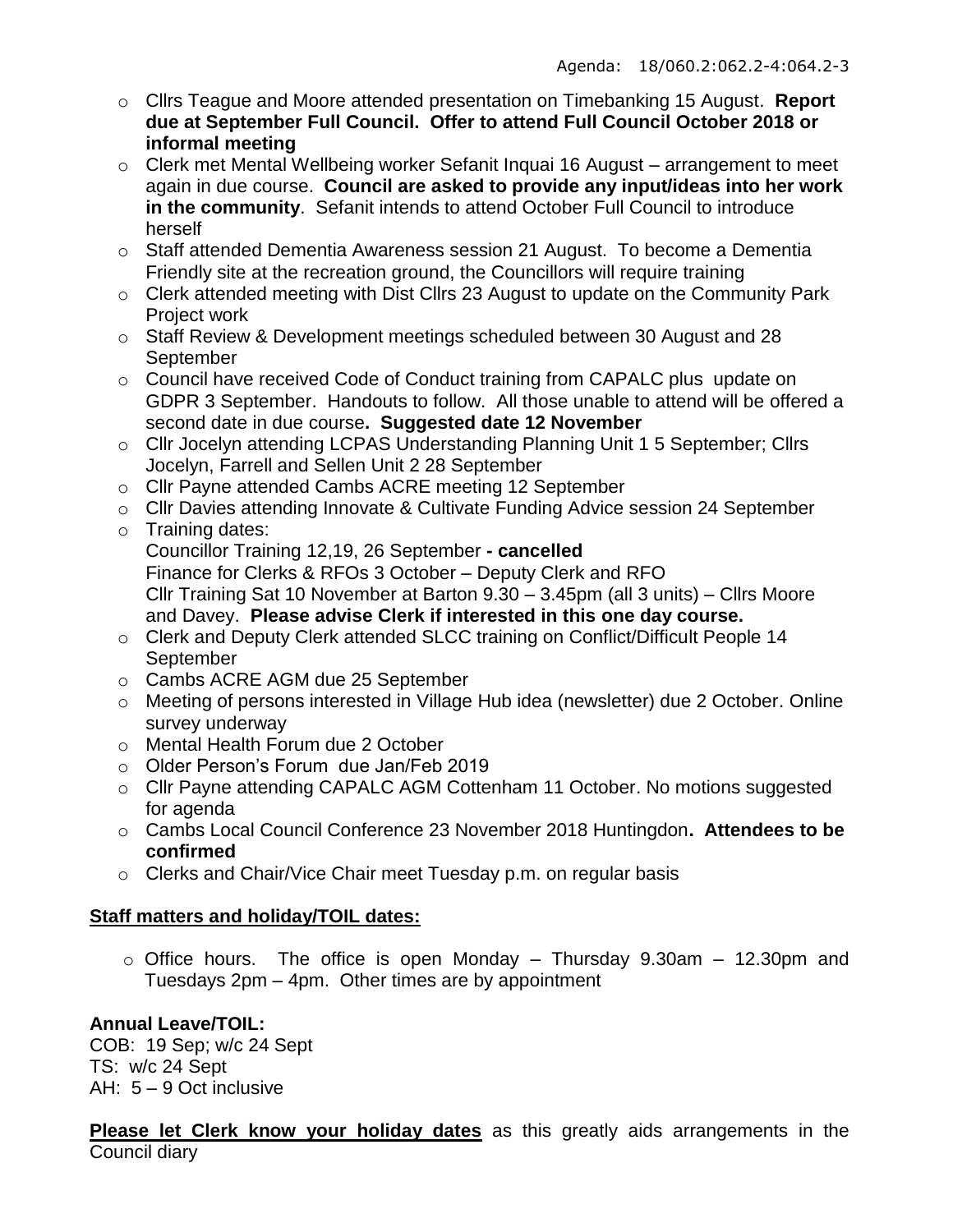### **HISTON & IMPINGTON PARISH COUNCIL**

#### **FINANCE REPORT**

| <b>REPORT TO:</b> | <b>Full Council AGM</b>               | 10 September 2018 |
|-------------------|---------------------------------------|-------------------|
| <b>AUTHOR/S:</b>  | Lynda Marsh, Office<br><b>Manager</b> |                   |

## **Purpose**

To list accounts paid by delegated approval, and payment of outstanding accounts

 $\circ$  Accounts paid by delegated approval – to note only:

| <b>Expenses paid by DDR</b>       |                                       |               |        |                            |                           |
|-----------------------------------|---------------------------------------|---------------|--------|----------------------------|---------------------------|
| <b>Beneficiary</b>                | Description                           | Net           | Vat    | Gross                      | <b>Cost Centre</b>        |
| Copy IT - Sharp Business          | Copier reading (inc. annual reports,  | 199.84        | 39.97  |                            | 239.81 Administration     |
|                                   | A14 flyers, Kings Meadow Newsletters) |               |        |                            |                           |
| <b>British Gas</b>                | The Green - electricity account       | 62.19         | 3.10   |                            | 65.29 Environment         |
| Barclaycard                       | Office supplies, 34SP Hosting Renewal | 73.98         | 12.86  |                            | 86.84 Administration      |
| Onecom Ltd                        | Telephone and broadband               | 84.02         | 16.80  |                            | 100.82 Administration     |
| London Fuel Ltd                   | Unleaded fuel                         | 25.53         | 5.12   |                            | 30.65 Recreation          |
| Certas t/as Team Flitwick         | Gasoil                                | 393.70        | 19.69  |                            | 413.39 Recreation         |
| <b>British Gas</b>                | Electricity account                   | 894.73        | 178.94 |                            | 1,073.67 Recreation       |
| <b>Siemens Financial Services</b> | Copier rental                         | 194.34        | 38.86  |                            | 233.20 Administration     |
| Onecom Ltd                        | Telephone and broadband               | 72.02         | 14.40  |                            | 86.42 Administration      |
| Copy IT - Sharp Business          | Copier reading                        | 59.49         | 11.90  |                            | 71.39 Administration      |
| London Fuel Ltd                   | Unleaded fuel                         | 22.75         | 4.55   |                            | 27.30 Recreation          |
| <b>PHS Group</b>                  | Duty of Care Controlled Waste         | 75.25         | 15.05  |                            | 90.30 Recreation          |
|                                   | <b>Transfer Note</b>                  |               |        |                            |                           |
| <b>PWLB</b>                       | Pavilion Loan payment 26 of 50        | $11,651.34$ - |        |                            | 11,651.34 Finance & Legal |
|                                   | Completion Loan payment 24 of 48      |               |        |                            |                           |
|                                   |                                       |               |        | 13,809.18 361.24 14,170.42 |                           |

| <b>Retrospective Accounts Paid by BACS</b> |                                          |            |        |       |                        |
|--------------------------------------------|------------------------------------------|------------|--------|-------|------------------------|
| <b>Beneficiary</b>                         | Description                              | <b>Net</b> | Vat    | Gross | <b>Cost Centre</b>     |
| <b>Travis Perkins</b>                      | <b>Screws</b>                            | 15.18      | 3.04   |       | 18.22 Recreation       |
| <b>ESPO</b>                                | PPE equipment                            | 24.31      | 4.86   |       | 29.17 Administration   |
| <b>Cambridge City Council</b>              | Kings Meadow meeting - room hire         | 29.78      |        |       | 29.78 Kings Meadow     |
| <b>Roger Hovells</b>                       | Office cleaning                          | 30.00      |        |       | 30.00 Administration   |
| <b>C B S Office Solutions</b>              | Stationery                               | 25.60      | 5.12   |       | 30.72 Administration   |
| <b>LCPAS</b>                               | Public Nuisance & Bylaws - Cllr training | $40.00$ -  |        |       | 40.00 Administration   |
| Milton Flower Shop                         | Weed Whackers' Feast flower display      | 47.83      |        |       | 47.83 Environment      |
| Site & Maintenance                         | Repairs to bench on The Green            | 180.00     | 36.00  |       | 216.00 Environment     |
| <b>Ridgeons Ltd</b>                        | Marking spray paint, emulsion            | 75.25      | 15.05  |       | 90.30 Recreation       |
| C S A Cleaning Equipment                   | Wash room supplies                       | 87.25      | 17.45  |       | 104.70 Recreation      |
| <b>Berrycroft Stores</b>                   | Hose spare parts, sprays                 | 114.49     | 22.90  |       | 137.39 Recreation      |
| Michael Scott Associates                   | Community Park Project - professional    | 350.00     | 70.00  |       | 420.00 Finance & Legal |
|                                            | services                                 |            |        |       |                        |
| L M Dewar Cleaning Services                | Pavilion - July                          | 449.00 -   |        |       | 449.00 Recreation      |
| <b>Water Delivery Company</b>              | Drinking fountain with bottle filling    | 945.00     | 189.00 |       | 1,134.00 Recreation    |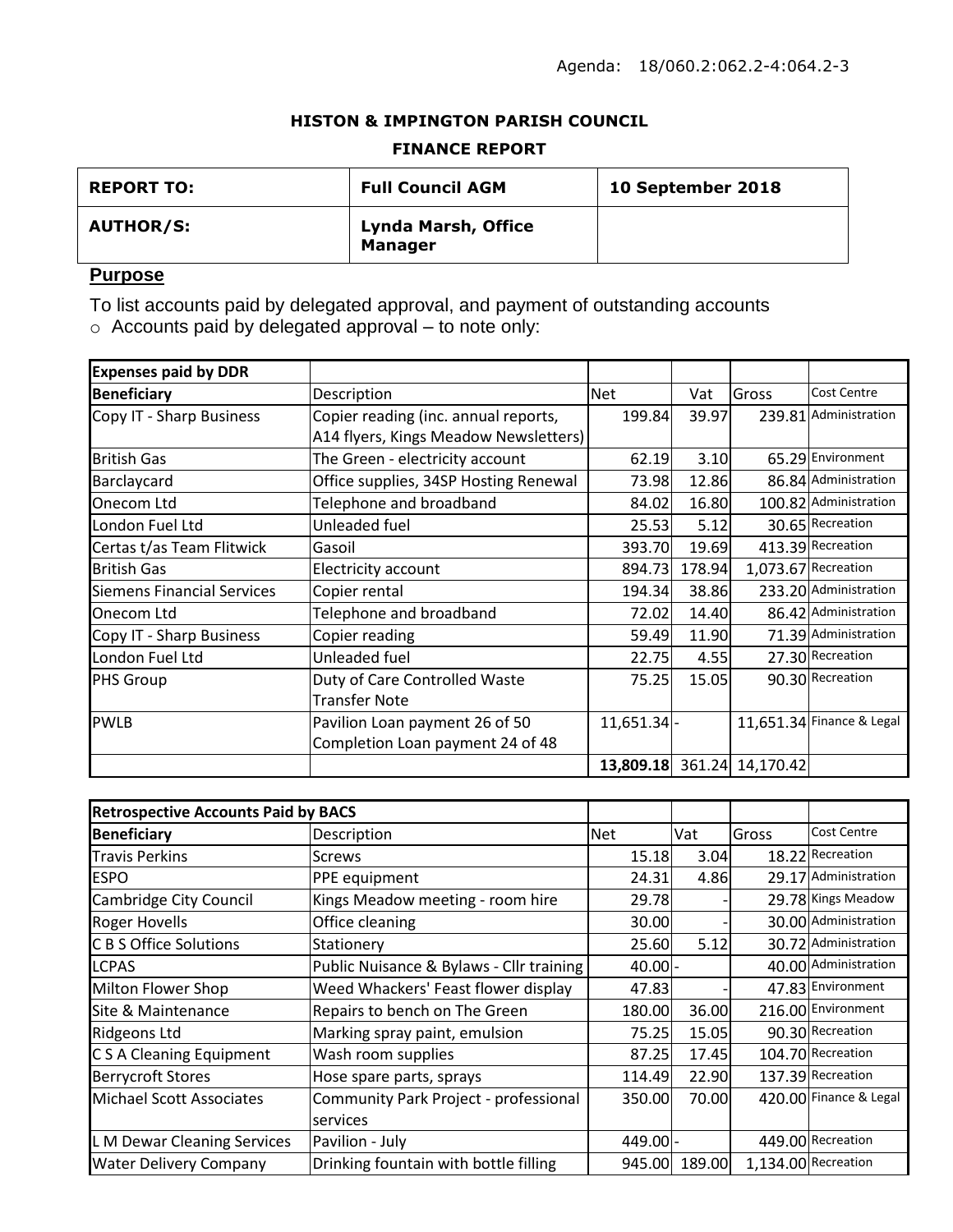Agenda: 18/060.2:062.2-4:064.2-3

|                         | <b>Istation</b>                 |            |                            |                          |
|-------------------------|---------------------------------|------------|----------------------------|--------------------------|
| Connections Bus Project | Youth work - August to December | 7,406.00 - | 7,406.00 Youth             |                          |
| M5 Administration       | Wages, NI, and pension          | 14,461.65  |                            | 14,461.65 Administration |
|                         | Rec Groundsman expenses         | 25.53      |                            | 25.53 Recreation         |
| <b>ITotal</b>           |                                 |            | 24,306.87 363.42 24,670.29 |                          |

| <b>Retrospective Accounts Paid by Cheque</b> |                                                 |            |       |          |                                      |
|----------------------------------------------|-------------------------------------------------|------------|-------|----------|--------------------------------------|
| <b>Beneficiary</b>                           | Description                                     | <b>Net</b> | Vat   | Gross    | <b>Cost Centre</b>                   |
| Came & Company                               | Annual insurance premium                        | 6,363.87   | 0.00  |          | 6,363.87 Finance & Legal             |
| <b>Brookfield Groundcare</b>                 | Window opening to Cottenham Road<br>bus shelter | 240.00     | 48.00 |          | 288.00 Environment                   |
| Petty Cash                                   | Staff PPE, meeting & BTU refreshments           | 65.80      |       |          | 65.80 Administration,<br>Environment |
| <b>Berrycroft Stores Ltd</b>                 | Sprinkler heads                                 | 24.10      | 4.82  |          | 28.92 Recreation                     |
| <b>SLCC</b>                                  | Training 'Managing Conflict'                    | 20.00      |       |          | 20.00 Administration                 |
|                                              |                                                 |            |       |          |                                      |
| <b>Total</b>                                 |                                                 | 6,713.77   | 52.82 | 6,766.59 |                                      |

N.B. Cllrs Butcher & Jenkins authorised August payments

## **Accounts for Approval:**

|                              | <b>Accounts for Approval</b>                                                               |            |        |                            |                                                      |
|------------------------------|--------------------------------------------------------------------------------------------|------------|--------|----------------------------|------------------------------------------------------|
| <b>Expenses paid by BACS</b> |                                                                                            | <b>Net</b> | Vat    | Gross                      | <b>Cost Centre</b>                                   |
| <b>Cllr N Davies</b>         | Travel expenses to Cambourne x 2                                                           | 18.00      |        |                            | 18.00 Administration                                 |
| <b>CBS Office Solutions</b>  | Stationery                                                                                 | 25.60      | 5.12   |                            | 30.72 Administration                                 |
| <b>Hunt Garden Creations</b> | Quarterly maintenance - High St<br>planters                                                | 30.00      |        |                            | 30.00 Environment                                    |
| <b>LCPAS</b>                 | Training - ROW & Bylaws,<br><b>Understanding Planning</b>                                  | 80.00      |        |                            | 80.00 Administration                                 |
| <b>Roger Hovells</b>         | Office and bus shelter cleaning                                                            | 100.00     |        |                            | 100.00 Administration<br>& Environment               |
| Site & Maintenance           | Repairs to rain drain in High St car park                                                  | 100.00     | 20.00  |                            | 120.00 Highways                                      |
| <b>CAPALC</b>                | Code of Conduct training                                                                   | 150.00     |        |                            | 150.00 Administration                                |
| <b>ESPO</b>                  | Replacement microwave, litter picking<br>equipment, stationery                             | 344.52     | 68.90  |                            | 413.42 Recreation,<br>Environment,<br>Administration |
| <b>Modicum Planning</b>      | N/Plan - review draft, prep& issue<br>revised plan, liaison with SCDC,<br>mileage expenses | 1,628.80   |        | 1,628.80 Planning          |                                                      |
| <b>Buchans Landscapes</b>    | Grasscutting - July                                                                        | 1,999.51   | 399.90 |                            | 2,399.41 Environment                                 |
| <b>Making Marks Ltd</b>      | Theories of Home' public art project -<br>1st instalment                                   | 2,500.00   |        | 2,500.00 Public Art        |                                                      |
| <b>M6 Administration</b>     | Wages, NI, and pension                                                                     | 14,461.65  |        |                            | 14,461.65 Administration                             |
|                              | Staff phone ex-gratia pmts as per<br>minute no. 16/047.1                                   | 60.00      |        |                            | 60.00 Administration                                 |
|                              | Rec Groundsman expenses                                                                    | 25.53      |        |                            | 25.53 Recreation                                     |
| <b>Total</b>                 |                                                                                            |            |        | 21,523.61 493.92 22,017.53 |                                                      |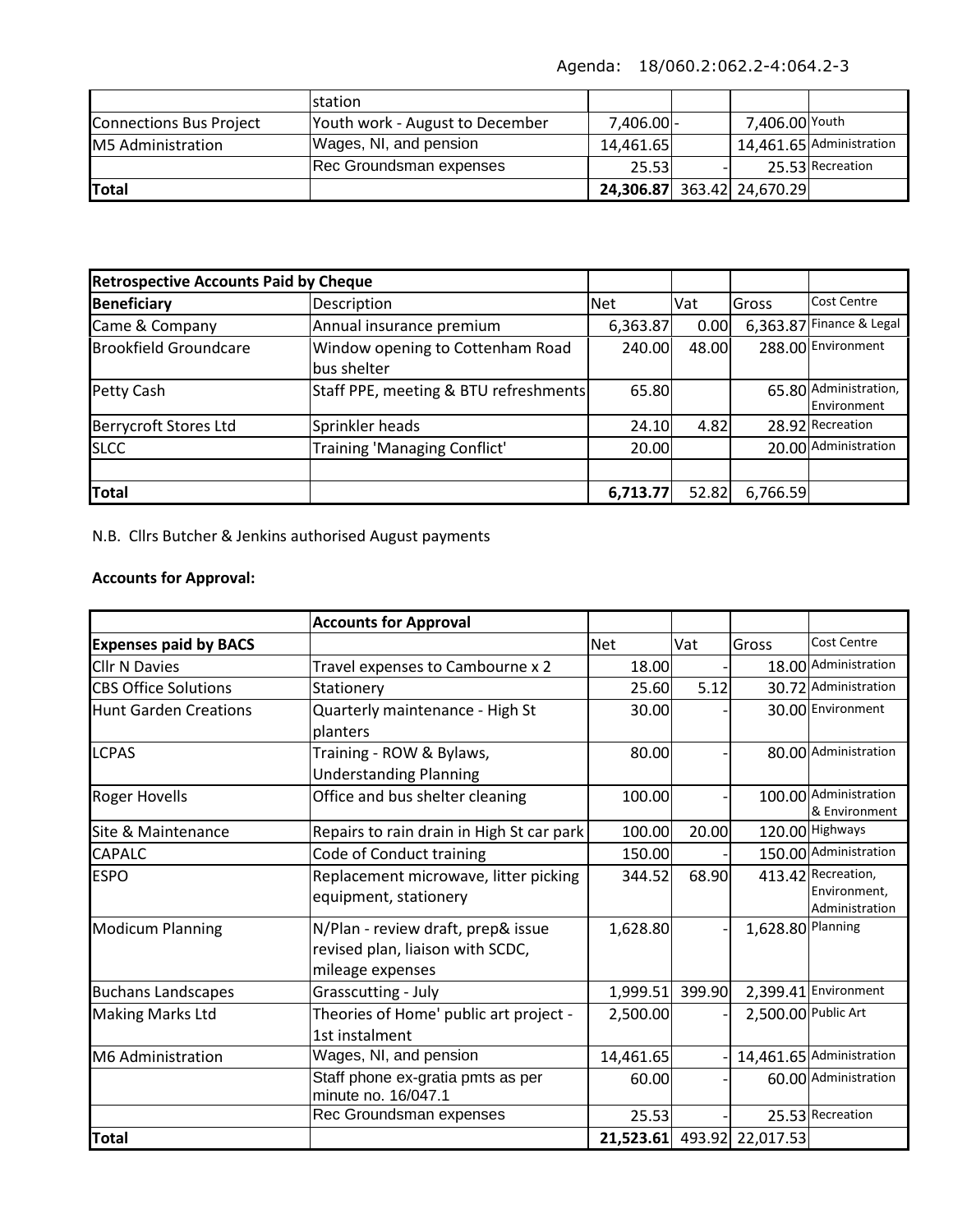| To Note:                            |                                                                                           |           |  |                                |  |
|-------------------------------------|-------------------------------------------------------------------------------------------|-----------|--|--------------------------------|--|
| Accounts Paid In 11.7.18 to 11.9.18 |                                                                                           |           |  |                                |  |
| Net Income                          |                                                                                           |           |  | <b>Cost Centre</b>             |  |
| Allotment rents                     |                                                                                           | 28.00     |  | Environment                    |  |
| <b>Burial Grd Fees</b>              |                                                                                           | 1,840.00  |  | Environment                    |  |
| <b>Ground Takings</b>               |                                                                                           | 1,141.24  |  | Recreation                     |  |
| <b>Sports Courts Fees</b>           |                                                                                           | 1,020.02  |  | Recreation                     |  |
| <b>Pavilion Rent</b>                |                                                                                           | 1,716.05  |  | Recreation                     |  |
| <b>Bank Interest</b>                |                                                                                           | 6,801.05  |  | Finance & Legal                |  |
| Asset Income                        |                                                                                           | 227.86    |  | Recreation                     |  |
| Grants                              | CCC - Grass cutting                                                                       | 2,206.56  |  | Environment                    |  |
| Reimbursements                      | Cambourne PC - training, CCC - paint<br>for bridge on The Green, Bowls Club-<br>insurance | 344.80    |  | Administration,<br>Environment |  |
| <b>Total</b>                        |                                                                                           | 15,325.58 |  |                                |  |

o

**N.B. Two authorised signatories required to submit accounts due for payment by BACS (Unity Bank**) Cllrs Butcher and Davies to authorise this month's BACS payments

please. N.B. Cllr Davies has verified the invoices to be paid by BACS.